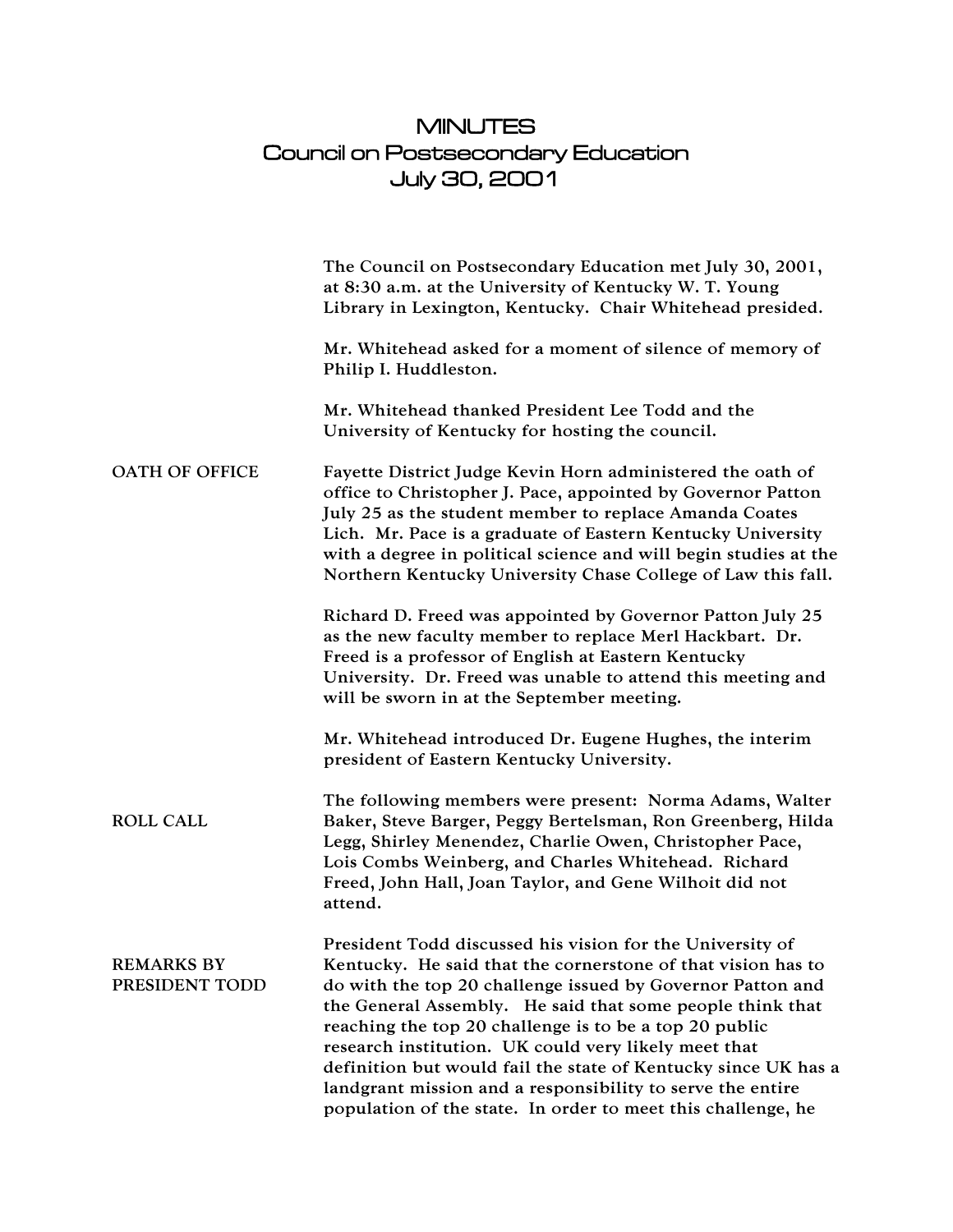will develop a set of analytical measures to show how UK compares with benchmarks and will develop a higher purpose list of measures to undertake. He added that in order to effectively bring about change in the state UK has to work closely with the other institutions. He has been working with UofL President Shumaker and joint efforts by UK and UofL will be announced in the coming weeks. Dr. Todd has reorganized the university using a provost model. He has formed several task forces to look at such things as health care issues and has established a futures group, a Commission on the Status of Women, and a Commission on Diversity. UK will be involved in reopening a Washington, D.C., office to help attract research dollars to the state. He plans to use the cooperative extensive service to work through these county agents on various initiatives around the state.

The minutes of previous meetings were approved as distributed.

APPROVAL OF MINUTES

ORGANIZATION OF COUNCIL AND AGENDA BOOK

Mr. Davies said that the council met in early June and discussed its organization and agenda for the coming year. The council decided to operate without the academic affairs and finance committees because so many issues cut across both committees. The council also decided to reorganize its agenda book by integrating the agenda items into a coherent set of actions and discussions related to one another and to the work of reform. The former agenda book presented the items within committee reports but in no particular order. The "president's report" had become the vehicle for general items dealt with by the council as a whole, but again in no particular order. The revised book consists of an extended narrative summary that presents the agenda items organized around the "five questions":

- Question 1. Are more Kentuckians ready for postsecondary education?
- Questions 2 & 3. Are more students enrolling? Are more students advancing through the system?
- Questions 4 & 5. Are we preparing Kentuckians for life and work? Are Kentucky's communities and economy

benefiting? RECOMMENDATION: The staff recommends that the council approve the program in early childhood education proposed by Lexington Community College.

NEW PROGRAM PROPOSAL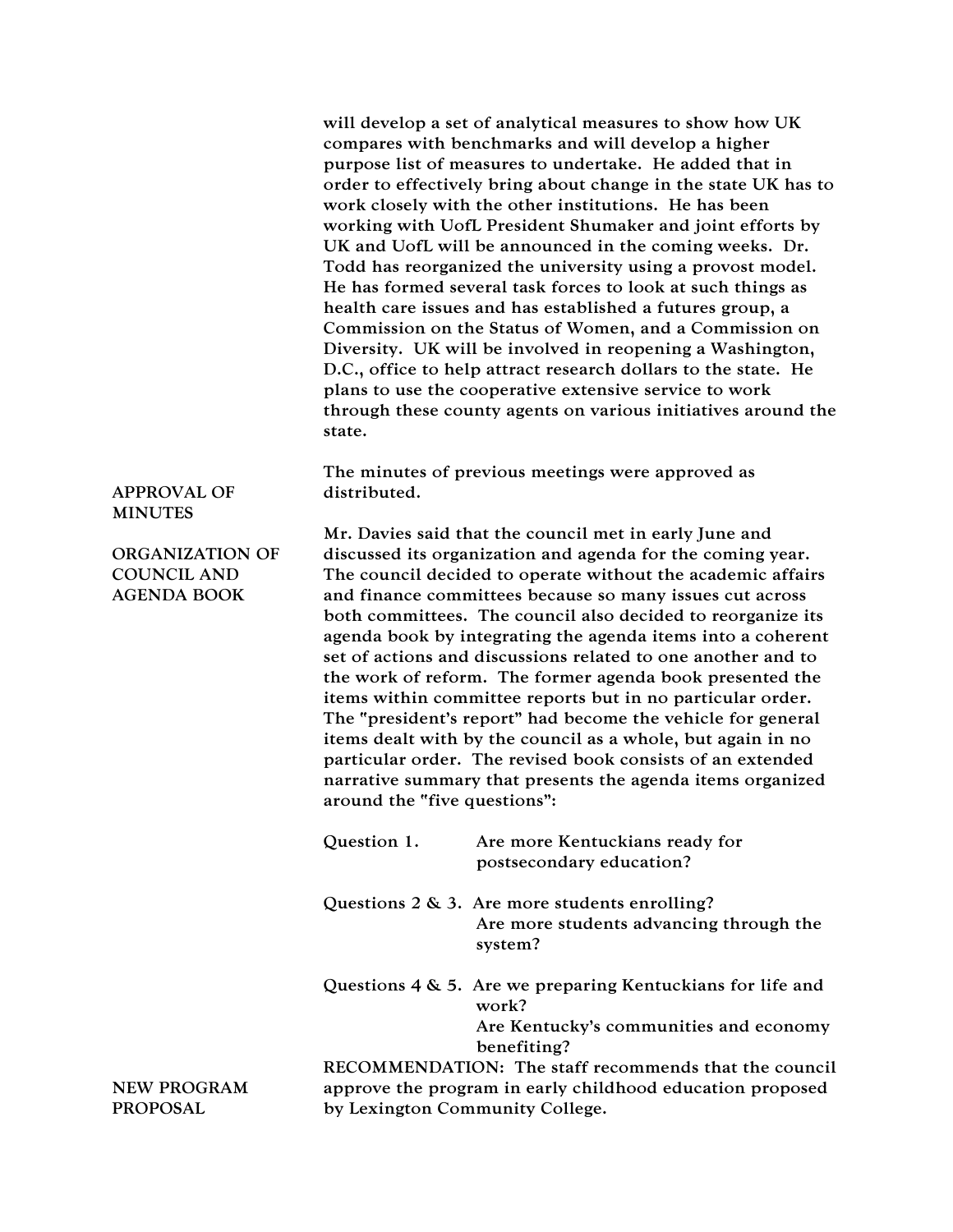|                                                                   | MOTION: Mr. Barger moved that the recommendation be<br>approved. Ms. Weinberg seconded the motion.                                                                                                                                                                                                                                                                                                                                                                                                                  |
|-------------------------------------------------------------------|---------------------------------------------------------------------------------------------------------------------------------------------------------------------------------------------------------------------------------------------------------------------------------------------------------------------------------------------------------------------------------------------------------------------------------------------------------------------------------------------------------------------|
|                                                                   | Mr. Davies said that the Governor's KIDS Now initiative<br>recognizes the importance of a good pre-school educational<br>foundation for all children, and teachers need to be prepared<br>to work in early childhood programs. By 2003, Headstart<br>will require that 50 percent of lead instructors have at least<br>an associate degree. LCC's program is designed to meet the<br>increased demand for this credential and to provide for<br>transfer to four-year education programs across the state.          |
|                                                                   | Ms. Menendez said that normally early childhood educators<br>receive very low pay. She asked if personnel who receive this<br>credential can expect additional compensation. She is<br>concerned that a great deal of verbal support is given to the<br>concept of early childhood education being a major<br>investment in the future of the Commonwealth, but the<br>financial support is not there.                                                                                                              |
|                                                                   | Mr. Davies said that Governor Patton is very interested in<br>salaries at every level of education, early childhood through<br>adult, and is discussing ways in which a long-term strategy<br>could be developed.                                                                                                                                                                                                                                                                                                   |
|                                                                   | VOTE: The motion passed.                                                                                                                                                                                                                                                                                                                                                                                                                                                                                            |
| <b>EARLY MATHEMATICS</b><br>TESTING PROGRAM                       | Mr. Davies said that the Kentucky Early Mathematics Testing<br>Program, administered by Northern Kentucky University and<br>the University of Kentucky, has completed its first semester.<br>This spring, the test was taken on-line by more than 3,000<br>students from 29 high schools in 18 counties. The program<br>directors anticipate testing between 20,000 and 40,000<br>students per year. The test assesses the preparation of high<br>school sophomores and juniors to do college-level<br>mathematics. |
| P-16 COUNCIL                                                      | The P-16 Council recently heard a presentation by Kati<br>Haycock, executive director of The Education Trust, about<br>the importance of a rigorous high school curriculum. The<br>presentation will be given September 16 at a joint session<br>with the council and the council's Committee on Equal<br>Opportunities.                                                                                                                                                                                            |
| <b>ADULT EDUCATION</b><br><b>PROFESSIONAL</b><br>DEVELOPMENT PLAN | RECOMMENDATION: The staff recommends that the council<br>approve the Adult Education Professional Development Plan,<br>authorizing the allocation of \$1,358,528 of the Adult<br>Education and Literacy Trust Fund for 2001-02.                                                                                                                                                                                                                                                                                     |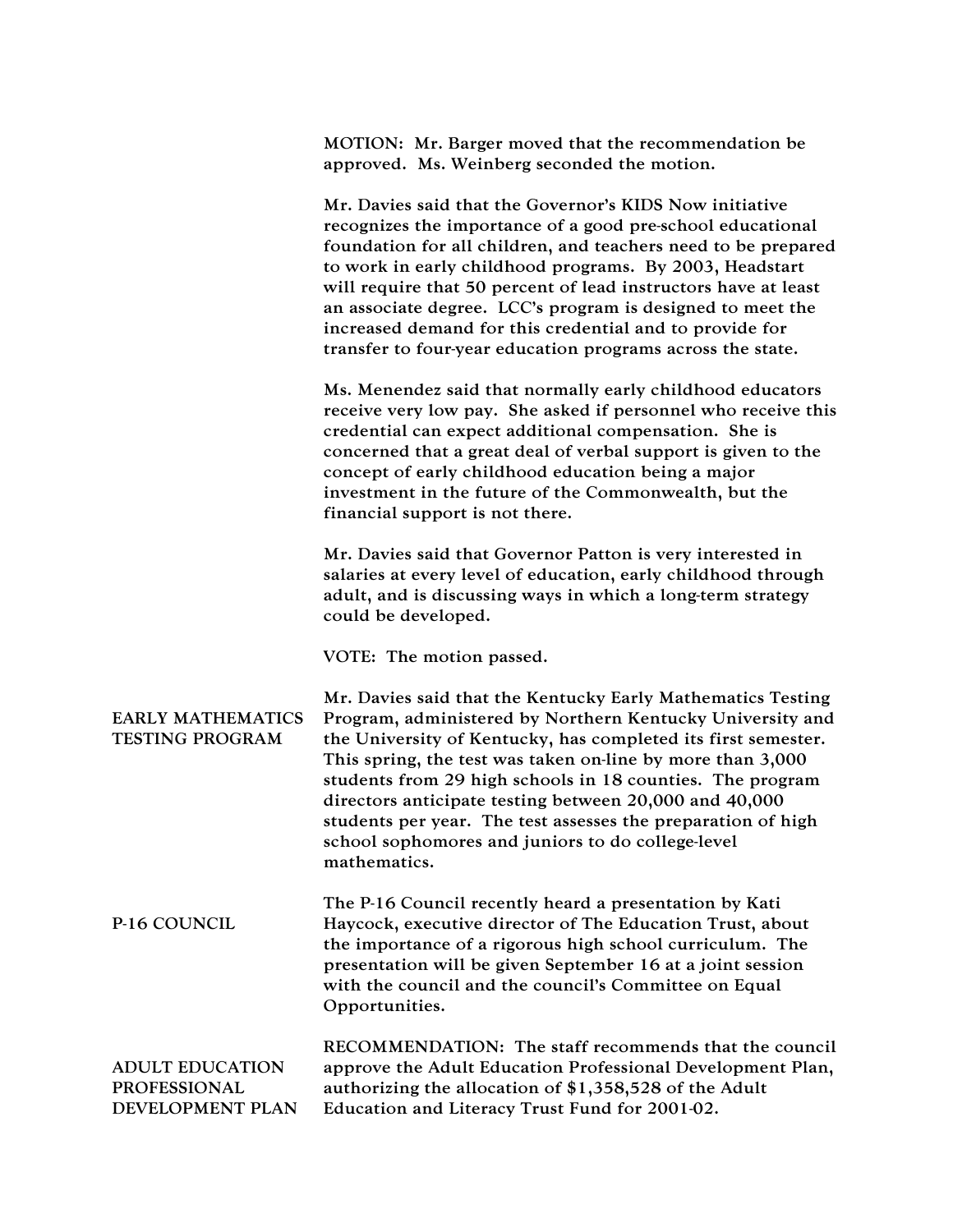MOTION: Ms. Menendez moved that the recommendation be approved. Mr. Barger seconded the motion.

Mr. Davies said that significant progress is being made in adult education. The goal to serve 60,000 people this year, up from 50,000 last year, has been met and exceeded with 62,500 people participating. The goal for 2002 is 75,000 and 100,000 by 2004. To accomplish these goals, more adult educators and better-trained adult educators are needed. The proposed adult education professional plan will make this an integral component of Kentucky education reform.

Ben Boggs of the council staff said that within the professional development plan there are four components: The Adult Education Academy for Professional Development to be located at Morehead State University, The Collaborative Center for Literacy Development located at the University of Kentucky, The Kentucky Institute for Family Literacy located with the National Center for Family Literacy in Louisville, and a resource database hosted by the Kentucky Virtual Library. Mr. Boggs said that this was a task force led plan representing nine agencies and institutions. In designing the plan, there have not been major new hirings. Even though the goal is 100,000 new learners by 2004 and 300,000 by 2010, the adult education providers are trying to serve these students using technology, on-line learning, and existing resources.

Sandy Kesner with The Collaborative Center for Literacy Development and Dan Connell, Morehead State University Dean of Extended Campus and Continuing Education, discussed the planned activities of the Kentucky Adult Literacy Institute and the Adult Education Academy for Professional Development.

VOTE: The motion passed.

ENROLLMENT, RETENTION, AND GRADUATION GOALS RECOMMENDATION: The staff recommends that the council approve the 2002-06 public institution goals for enrollment, retention, and graduation.

Mr. Davies said that a few years ago the staff asked the RAND Corporation how many more students are needed to enroll and graduate in order to raise Kentucky to the national averages. RAND reported that 80,000 more graduates are needed on a base of 160,000 public and private undergraduate enrollments. In the 2000 legislative session, the council approved institutional goals for enrollment and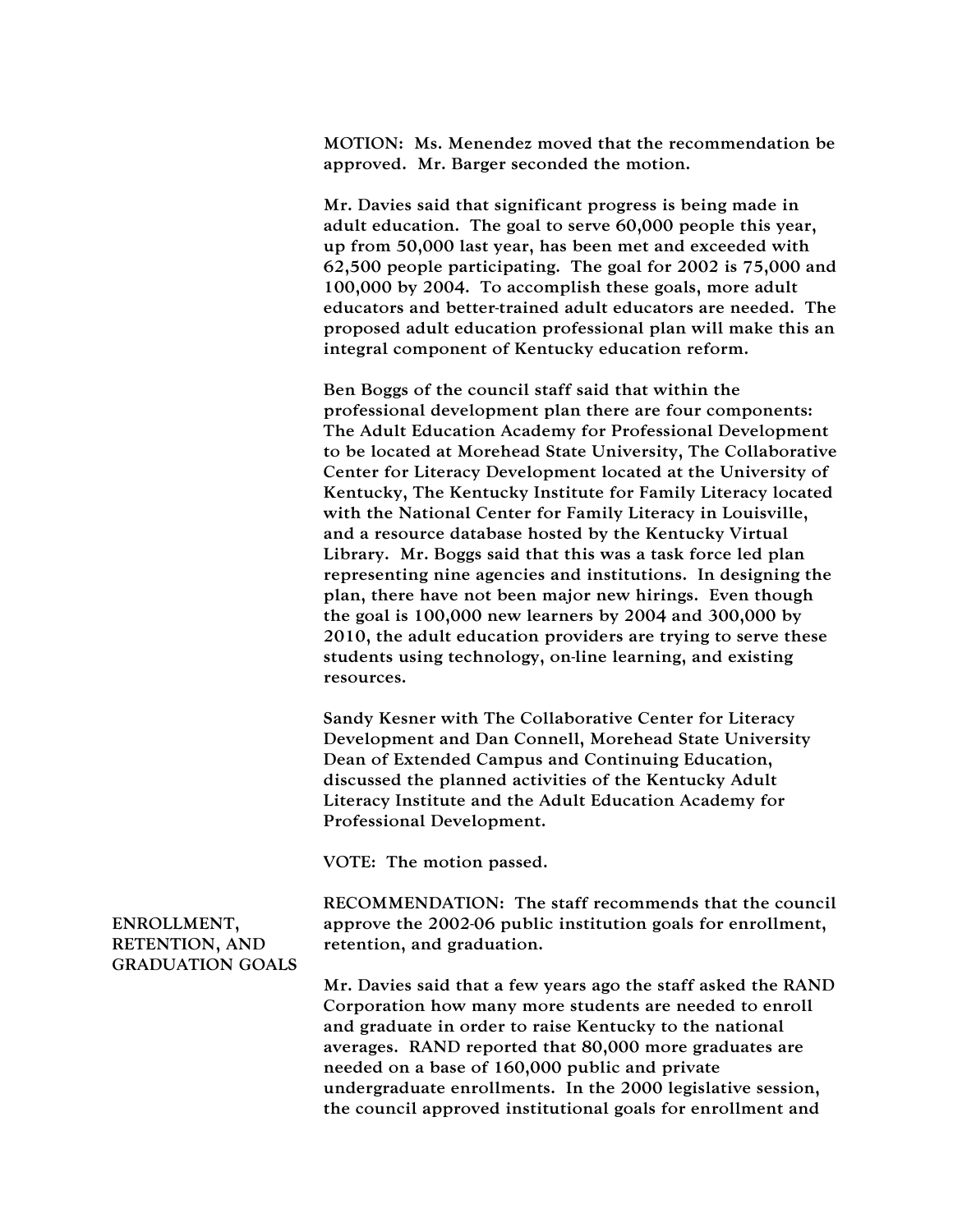retention for fall 2000 through fall 2004. In preparation for the 2002 legislative session, the staff extends this effort to include graduate education because in creating a new economy in Kentucky more people are needed who have the benefits of graduate education and who can apply those benefits to begin and work in new businesses. Mr. Davies said that the staff also has requested enrollment projections from the independent institutions.

Mr. Greenberg said that the retention and graduation goals are not acceptable and are almost embarrassing. He said that the presidents should be asked to consult with their boards and reconsider their goals.

Mr. Davies said that the institutions are ahead of the goal for enrollment but these students need to be retained.

Dr. Ransdell said that the greatest concern for WKU relates to enrollment growth. He said that if money is not available to fund enrollment growth, his institution may have to consider capping enrollment rather than continue to grow.

Dr. Eaglin said that retention is not just a postsecondary education problem. Postsecondary education needs to work with P-16 to develop different strategies than just concentrating on what the institutions do with incoming freshmen.

Ms. Adams said she is concerned that the P-16 Council as it exists statewide is not getting the support from postsecondary education that it needs. She is concerned about the KEES program in that it does not encourage students to take difficult high school classes because they may earn a lower grade and not be awarded as much money. She asked why more postsecondary education institutions are not recruiting the GED completers.

Mr. Davies said that of the high school completers in Kentucky 24.2 percent of them receive their high school diploma through the GED. He said that we tend to focus on the 75 percent who actually march across the stage.

Mr. Davies that the goals will be discussed with the university presidents and the chief academic officers and will be brought back to the council for consideration in September.

RECOMMENDATION: The staff recommends that the council approve distribution of the remaining Action Agenda trust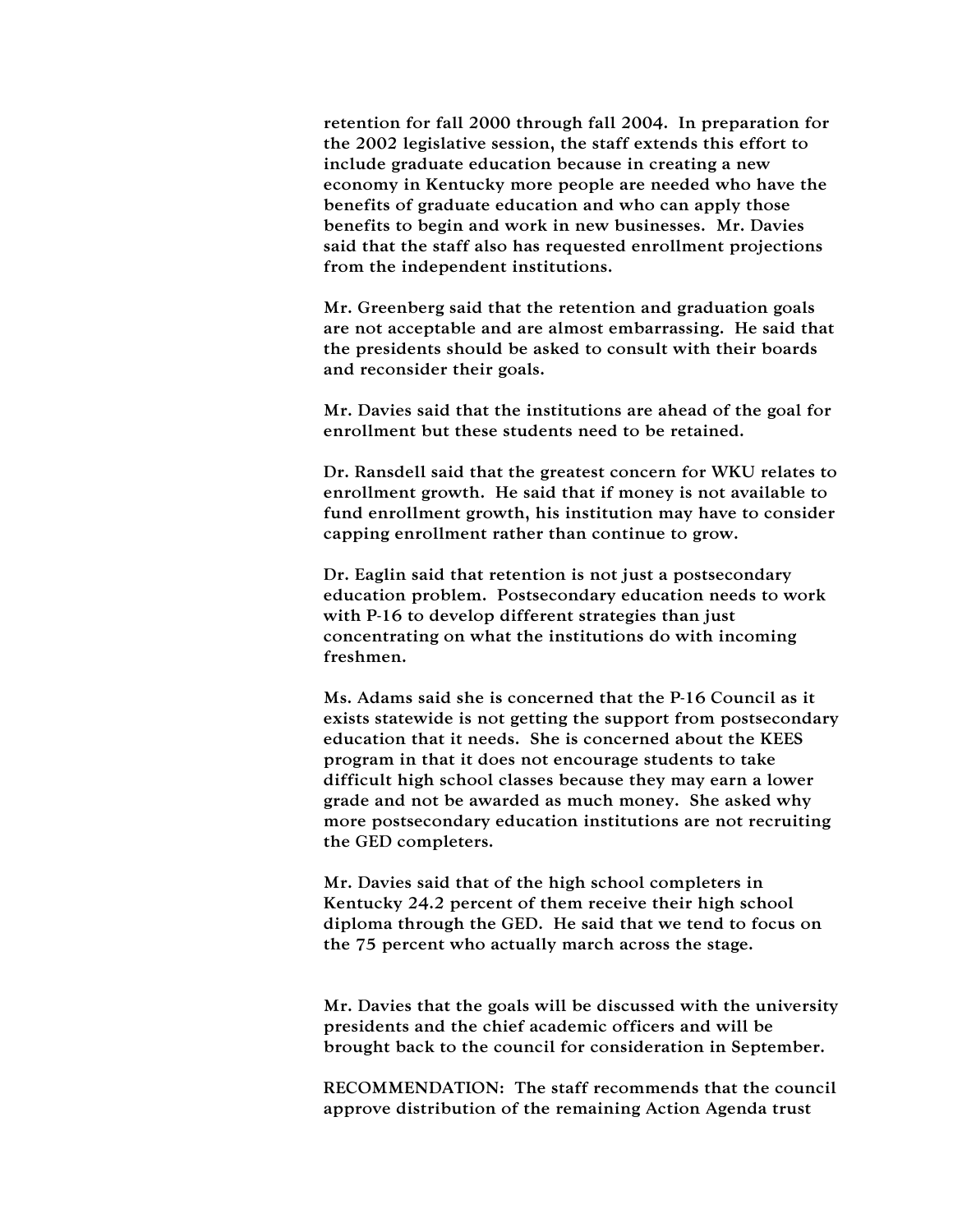| <b>ACTION AGENDA</b><br>PROGRAM FUNDS<br><b>FACULTY</b><br><b>DEVELOPMENT</b><br>PROGRAM FUNDS | funds.                                                                                                                                                                                                                                                                                                                                                                                                                                                                                                                                                                                                                                                                                                                                                                                                                                                                                                                                                                  |
|------------------------------------------------------------------------------------------------|-------------------------------------------------------------------------------------------------------------------------------------------------------------------------------------------------------------------------------------------------------------------------------------------------------------------------------------------------------------------------------------------------------------------------------------------------------------------------------------------------------------------------------------------------------------------------------------------------------------------------------------------------------------------------------------------------------------------------------------------------------------------------------------------------------------------------------------------------------------------------------------------------------------------------------------------------------------------------|
|                                                                                                | MOTION: Mr. Barger moved that the recommendation be<br>approved. Ms. Weinberg seconded the motion.                                                                                                                                                                                                                                                                                                                                                                                                                                                                                                                                                                                                                                                                                                                                                                                                                                                                      |
|                                                                                                | VOTE: The motion passed.                                                                                                                                                                                                                                                                                                                                                                                                                                                                                                                                                                                                                                                                                                                                                                                                                                                                                                                                                |
|                                                                                                | RECOMMENDATION: The staff recommends that the council<br>approve distribution of the remaining faculty development<br>funds.                                                                                                                                                                                                                                                                                                                                                                                                                                                                                                                                                                                                                                                                                                                                                                                                                                            |
|                                                                                                | MOTION: Mr. Barger moved that the recommendation be<br>approved. Ms. Bertelsman seconded the motion.                                                                                                                                                                                                                                                                                                                                                                                                                                                                                                                                                                                                                                                                                                                                                                                                                                                                    |
|                                                                                                | VOTE: The motion passed.                                                                                                                                                                                                                                                                                                                                                                                                                                                                                                                                                                                                                                                                                                                                                                                                                                                                                                                                                |
| <b>UNIVERSITY</b><br><b>PROGRAM</b><br><b>PRODUCTIVITY</b><br><b>REPORT</b>                    | RECOMMENDATION: The staff recommends that the council<br>accept the final university reports of the first biennial<br>productivity review.                                                                                                                                                                                                                                                                                                                                                                                                                                                                                                                                                                                                                                                                                                                                                                                                                              |
|                                                                                                | MOTION: Ms. Menendez moved that the recommendation be<br>approved. Ms. Weinberg seconded the motion.                                                                                                                                                                                                                                                                                                                                                                                                                                                                                                                                                                                                                                                                                                                                                                                                                                                                    |
|                                                                                                | Mr. Davies said that the council directed this review in<br>November 1999. University programs are reviewed in even-<br>numbered years and community and technical college system<br>programs in odd-numbered years. Because this was the first<br>review, this process took about two years to complete. Of the<br>1,164 programs slated for review, 564 were identified as low<br>productivity programs. Of these, the universities plan to<br>close 143, significantly change 161, and retain 254. In July<br>2000, the council requested that statewide groups be formed<br>to look at three areas of low degree producing programs $-$<br>teacher education, foreign languages, and visual and<br>performing arts. The next cycle of program productivity<br>reviews will begin in 2002. Mr. Davies said it is important<br>that this review become regular especially in a time of tight<br>budgets, which means change by substitution rather than by<br>growth. |
|                                                                                                | Ms. Weinberg asked if we are working with the independent<br>colleges and universities to efficiently deliver low enrollment<br>courses.                                                                                                                                                                                                                                                                                                                                                                                                                                                                                                                                                                                                                                                                                                                                                                                                                                |
|                                                                                                | Mr. Applegate said that the most discussion has been in the<br>teacher education area. The provosts of the independent and<br>public institutions have discussed the delivery of teachers<br>and meeting teacher shortages. The provosts also discussed                                                                                                                                                                                                                                                                                                                                                                                                                                                                                                                                                                                                                                                                                                                 |
|                                                                                                |                                                                                                                                                                                                                                                                                                                                                                                                                                                                                                                                                                                                                                                                                                                                                                                                                                                                                                                                                                         |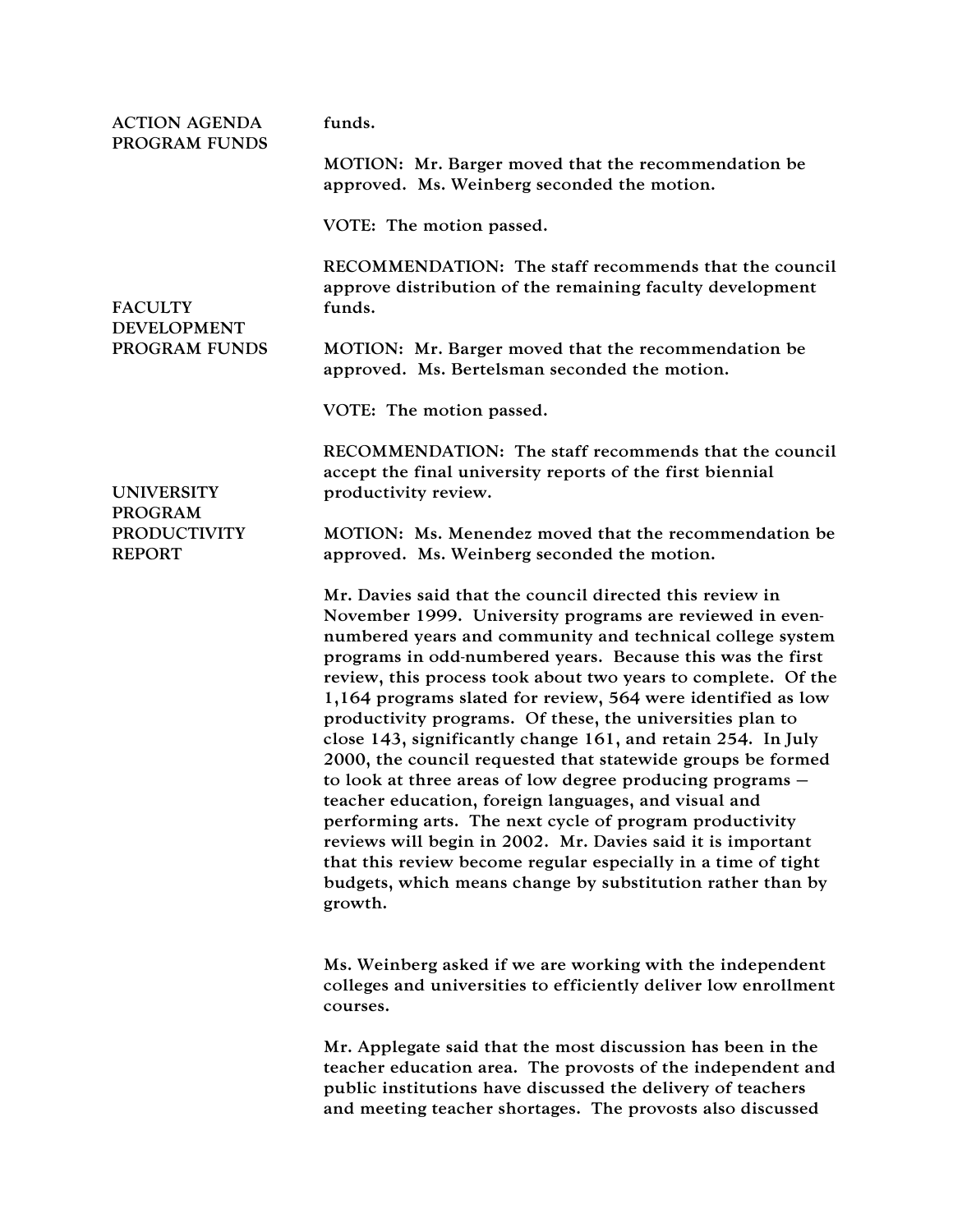voluntarily involving the independent institutions in the Web-based program approval system. This will inform all institutions of new programs being proposed to help cut down on the number of duplicative programs.

Mr. Baker said that emphasis should be placed on offering courses through the Kentucky Virtual University. He said that the institutions must collaborate to offer courses in needed areas, such as foreign languages.

Mr. Greenberg said labor market shortages need to be identified.

Mr. Barger said that the best way to attract skilled workers is to improve salaries, working conditions, and fringe benefits.

Mr. Whitehead said that incentive programs may be needed to encourage students to enter these critical labor shortage areas.

Ms. Bertelsman encouraged the teacher educators to take into account the recommendations of the literacy and mathematics alignment teams. It was unanimously reported that there was no formal teaching of reading after the third grade yet numerous students cannot read by then. The alignment team recommendation was that teachers be prepared to educate students in literacy, particularly in basic reading, in every grade.

VOTE: The motion passed.

RECOMMENDATION: The staff recommends that the council accept the initial productivity reports of the Kentucky Community and Technical College System and Lexington Community College.

MOTION: Ms. Bertelsman moved that the recommendation be approved. Mr. Barger seconded the motion.

Mr. Davies said that this review began in fall 2000. Of the 146 programs offered at the KCTCS institutions and LCC, only 32 were reviewed. The KCTCS will close five programs, alter 18, retain five, and complete the review of one program next year.

VOTE: The motion passed.

RECOMMENDATION: The staff recommends that the council

KCTCS AND LCC PROGRAM PRODUCTIVITY REPORTS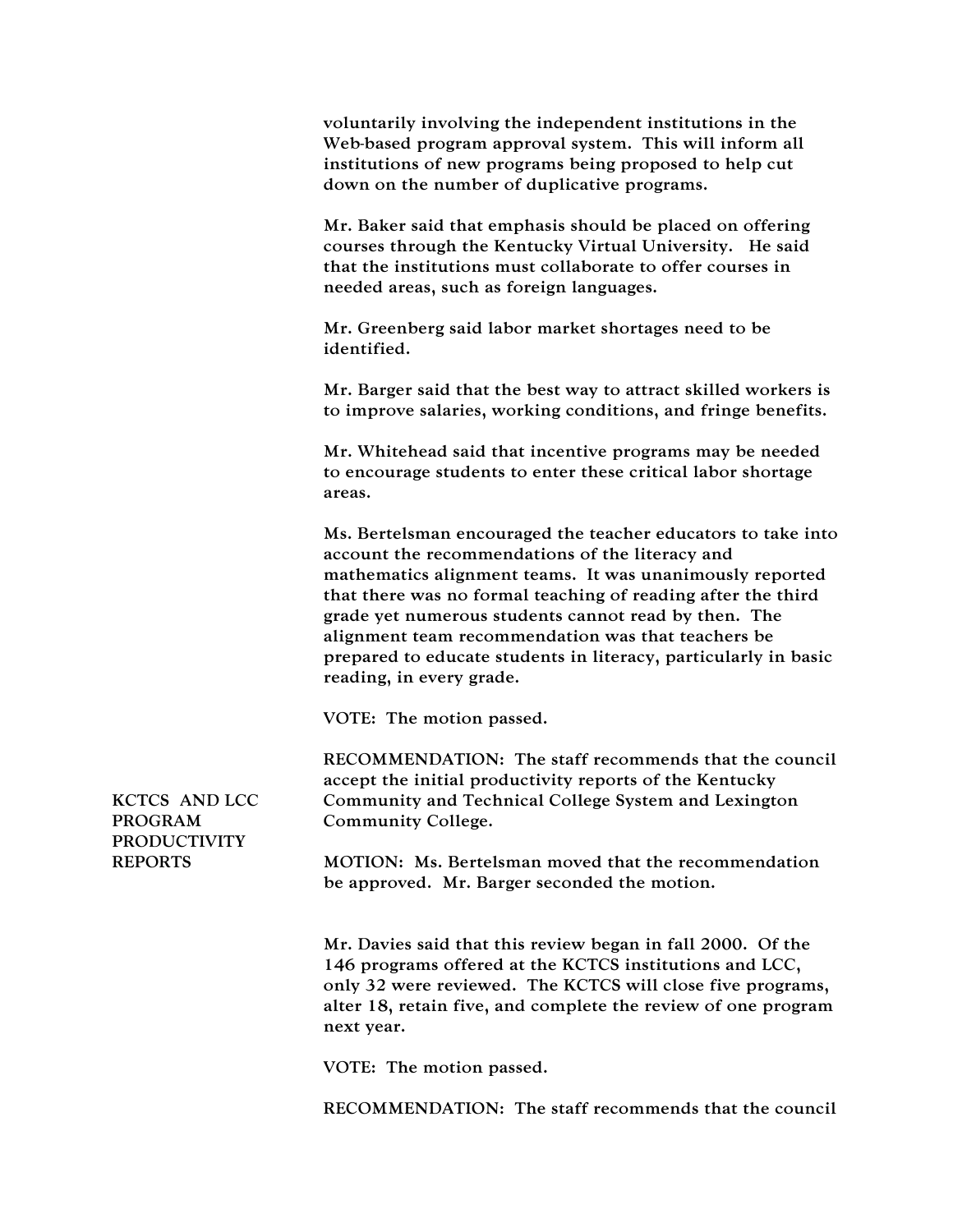| <b>QUALITATIVE</b><br><b>WAIVER FOR</b><br><b>NORTHERN KY</b> | accept the Committee on Equal Opportunities<br>recommendation to grant Northern Kentucky Technical<br>College a waiver of the requirements of KRS 164.020(18).                                                                                                                                                                                                                                                                                                                                                                                                                                                                                                                                                                                                                                                                                                                                                                                                                                                            |
|---------------------------------------------------------------|---------------------------------------------------------------------------------------------------------------------------------------------------------------------------------------------------------------------------------------------------------------------------------------------------------------------------------------------------------------------------------------------------------------------------------------------------------------------------------------------------------------------------------------------------------------------------------------------------------------------------------------------------------------------------------------------------------------------------------------------------------------------------------------------------------------------------------------------------------------------------------------------------------------------------------------------------------------------------------------------------------------------------|
| TECHNICAL COLLEGE                                             | MOTION: Mr. Barger moved that the recommendation be<br>approved. Ms. Weinberg seconded the motion.                                                                                                                                                                                                                                                                                                                                                                                                                                                                                                                                                                                                                                                                                                                                                                                                                                                                                                                        |
|                                                               | VOTE: The motion passed.                                                                                                                                                                                                                                                                                                                                                                                                                                                                                                                                                                                                                                                                                                                                                                                                                                                                                                                                                                                                  |
|                                                               | Mr. Barger said that the Committee on Equal Opportunities<br>will meet August 20 and will reconsider the Morehead State<br>University request for a waiver. The committee has concerns<br>about the campus climate environment teams - how well<br>publicized and involved they are on the campuses. These<br>teams provide input from faculty, staff, and the student body.<br>The teams are critical to the efforts toward diversity and are a<br>critical part of the partnership agreement with the U.S. Office<br>for Civil Rights.                                                                                                                                                                                                                                                                                                                                                                                                                                                                                  |
| UK COLLEGE OF LAW<br><b>CLASSROOM</b><br><b>RENOVATIONS</b>   | RECOMMENDATION: The staff recommends that the council<br>approve the University of Kentucky's request to renovate<br>three classrooms to create smart teleconferencing classrooms<br>with \$800,000 in federal and institutional money.                                                                                                                                                                                                                                                                                                                                                                                                                                                                                                                                                                                                                                                                                                                                                                                   |
|                                                               | MOTION: Mr. Baker moved that the recommendation be<br>approved. Ms. Weinberg seconded the motion.                                                                                                                                                                                                                                                                                                                                                                                                                                                                                                                                                                                                                                                                                                                                                                                                                                                                                                                         |
|                                                               | VOTE: The motion passed.                                                                                                                                                                                                                                                                                                                                                                                                                                                                                                                                                                                                                                                                                                                                                                                                                                                                                                                                                                                                  |
| <b>STATEWIDE</b><br><b>ENGINEERING</b><br><b>STRATEGY</b>     | Mr. Davies reported that good progress is being made toward<br>establishing joint engineering programs under the council's<br>statewide engineering strategy. Joint programs are being<br>planned in mechanical engineering, WKU and UK; civil<br>engineering, WKU and UK; electrical engineering, WKU and<br>UofL; and electrical and telecommunications engineering,<br>MuSU and UofL. The participating institutions are close to<br>agreeing on the curricula for these programs. In May of this<br>year, the institutions assured the council that they would<br>share the cost of these programs in the future. The terms of<br>the cost-sharing are being worked out. As part of the budget<br>preparation, in November the staff will bring a proposal to<br>include funding for the statewide engineering strategy as part<br>of the new economy issue. Mr. Davies added that<br>information technology may be the same type issue, and a<br>statewide information technology strategy may be needed as<br>well. |
|                                                               | RECOMMENDATION: The staff recommends that the council<br>approve the application criteria, the process for submission                                                                                                                                                                                                                                                                                                                                                                                                                                                                                                                                                                                                                                                                                                                                                                                                                                                                                                     |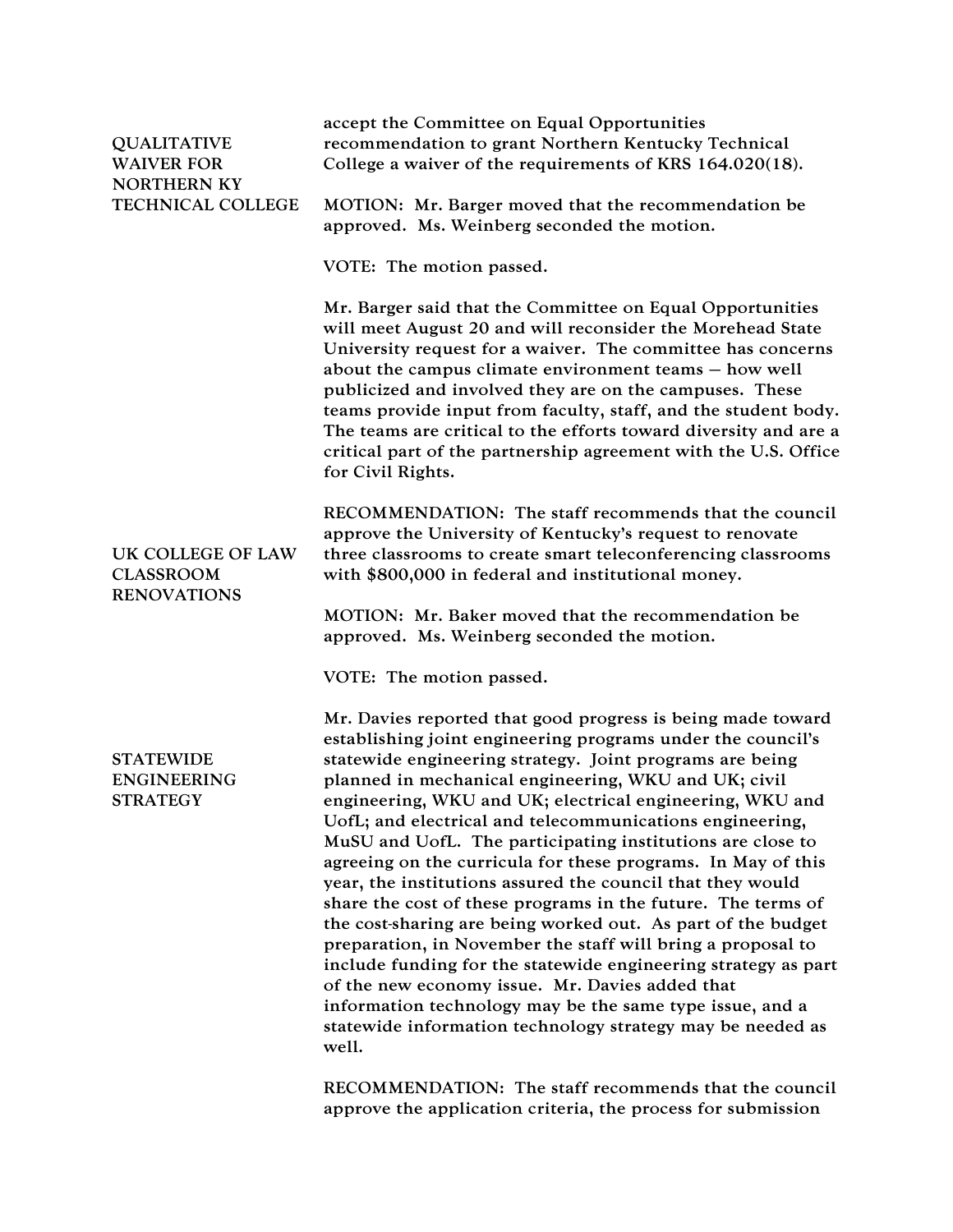## KIA PROGRAM APPLICATION CRITERIA

of an application, and the structure and type of outside expertise or peer review used in the application review process proposed by the Kentucky Science and Technology Corporation for awarding grants under three of the four programs administered by it on behalf of the council: Rural Innovation Program, Research and Development Voucher Program, and Commercialization Fund Program.

MOTION: Mr. Barger moved that the recommendation be approved. Ms. Adams seconded the motion. Mr. Davies said that funding for the three programs is appropriated to the council, which has policy leadership for the programs. As allowed by the Kentucky Innovation Act, the council has contracted with the Kentucky Science and Technology Corporation to administer these three programs.

Council staff member Daniel Rabuzzi said that these programs help link university research with local industry needs. If the application criteria are approved, the KSTC will issue RFP's in early August. He pointed out a revision to page 25 of the application criteria pertaining to the matching funds for the Research and Development Voucher Program. The matching that is required in accordance with the bill is that recipients of these grants – the small and medium sized businesses – must match the state's grant money with money or in-kind services of their own. He said that the grant recipients cannot use state-generated money for the match. Mr. Rabuzzi said that the Kentucky Innovation Act requires the KSTC to provide an annual report to the council, and the council must provide an annual report to the Kentucky Innovation Commission, the Governor's Office, and the General Assembly. He said that early next year the staff will recommend that the council discuss with the Kentucky Innovation Commission appropriate performance benchmarks and performance criteria for these programs.

Ms. Legg asked about the relationship between the four regional technology corporations administered by the council and the six innovation and commercialization centers introduced by Bill Brundage, Commissioner of the New Economy, subsequent to the passage of the Kentucky Innovation Act.

Mr. Rabuzzi said there have been discussions about this relationship and the council staff may propose legislative changes to merge the RTC's and ICC's.

AMENDMENT TO MOTION: Ms. Adams amended the motion that page 25 of the application criteria be amended to state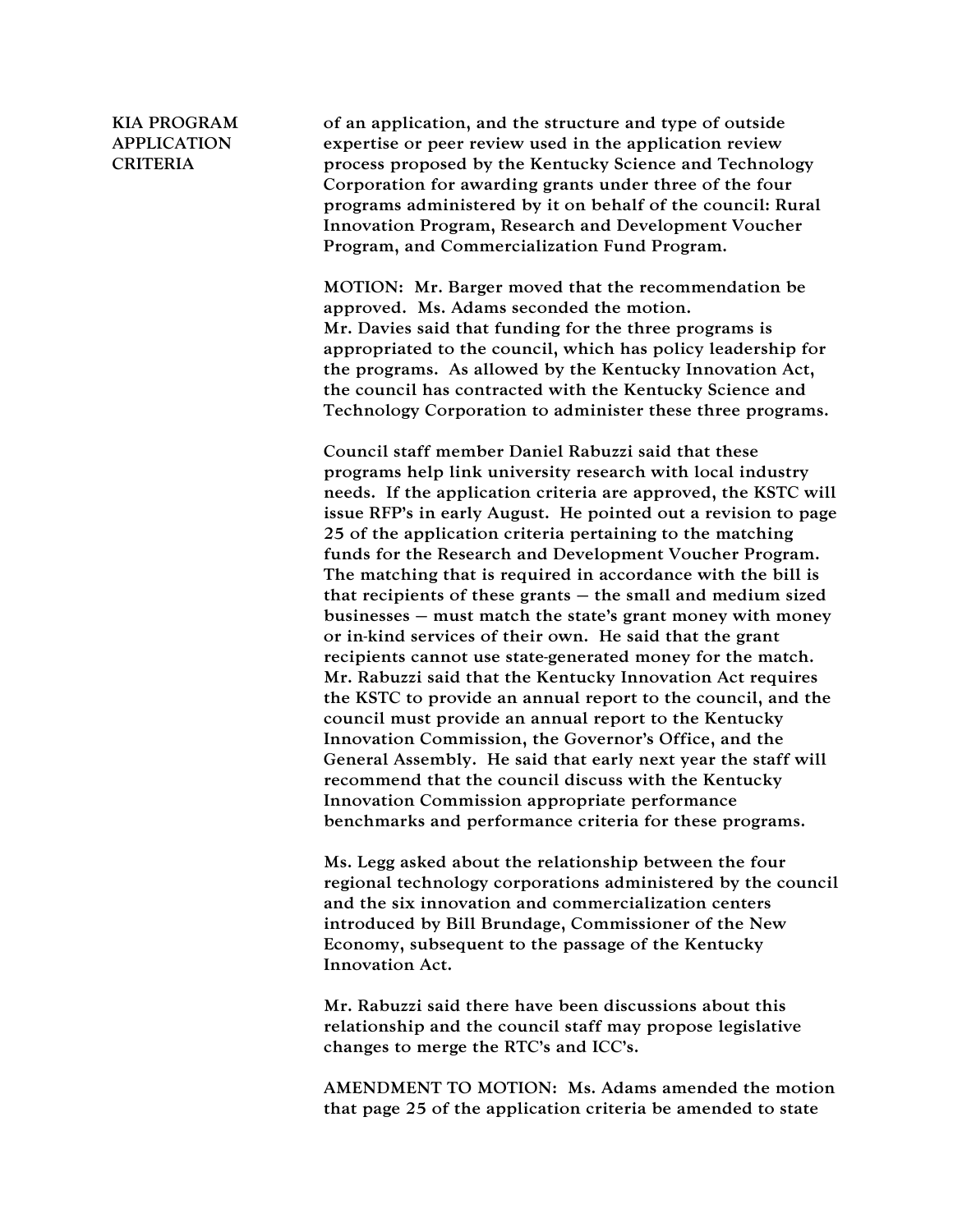|                                            | that no funds which have been generated from any state<br>source shall be used as matching funds. Mr. Barger seconded<br>the motion.                                                                                                                                                                                                                                                                                                                                                                                                                                                                                                                                                                                                                                                                                                             |
|--------------------------------------------|--------------------------------------------------------------------------------------------------------------------------------------------------------------------------------------------------------------------------------------------------------------------------------------------------------------------------------------------------------------------------------------------------------------------------------------------------------------------------------------------------------------------------------------------------------------------------------------------------------------------------------------------------------------------------------------------------------------------------------------------------------------------------------------------------------------------------------------------------|
|                                            | VOTE ON AMENDED MOTION: The motion passed.                                                                                                                                                                                                                                                                                                                                                                                                                                                                                                                                                                                                                                                                                                                                                                                                       |
|                                            | VOTE ON ORIGINAL MOTION AS AMENDED: The motion<br>passed.                                                                                                                                                                                                                                                                                                                                                                                                                                                                                                                                                                                                                                                                                                                                                                                        |
| <b>BIO 2001</b>                            | Mr. Davies said that the council staff organized Governor<br>Patton's trade mission to the Biotechnology Industry<br>Organization International Tradeshow in San Diego in June,<br>working closely with UK, UofL, WKU, the Governor's Office<br>for Agricultural Policy, the Office of the New Economy,<br>Greater Louisville Inc., Lexington United, and the Kentucky<br>Life Sciences Organization. The group met with leading<br>entrepreneurs, senior managers, scientists, and venture<br>capitalists in the life science sector to promote Kentucky's<br>life science research and industry to the world market. Mr.<br>Davies said the event exceeded expectations and the payback<br>will be very significant. He said that the Kentucky<br>Innovation Commission will coordinate participation in the<br>tradeshow in the coming years. |
| <b>RESEARCH SPACE</b><br><b>GUIDELINES</b> | RECOMMENDATION: The staff recommends that the council<br>approve the revised space planning guidelines for the<br>research component of the Kentucky Space Needs Model and<br>that the council use the revised Kentucky Space Needs Model<br>to evaluate the need for new or renovated space at the public<br>universities and colleges.                                                                                                                                                                                                                                                                                                                                                                                                                                                                                                         |
|                                            | MOTION: Ms. Bertelsman moved that the recommendation<br>be approved. Ms. Legg seconded the motion.                                                                                                                                                                                                                                                                                                                                                                                                                                                                                                                                                                                                                                                                                                                                               |
|                                            | Mr. Davies said that increasing the research capacity of UK<br>and UofL is critical to creating a new economy in Kentucky.<br>Bill Brundage has said that the institutions need to double<br>In order to do this, Mr. Davies said<br>their current research.<br>that a long-range plan for research space needs to be<br>developed. In order to evaluate the need for research space<br>at the two doctoral institutions more effectively, the council<br>contracted with Dan Paulien of Paulien & Associates to<br>review the Kentucky Space Needs Model. Mr. Paulien<br>recommends that the research space component for the<br>doctoral institutions be based on non-institutional research<br>and development dollars as reported in the National Science<br>Foundation reports.                                                             |
|                                            |                                                                                                                                                                                                                                                                                                                                                                                                                                                                                                                                                                                                                                                                                                                                                                                                                                                  |

VOTE: The motion passed.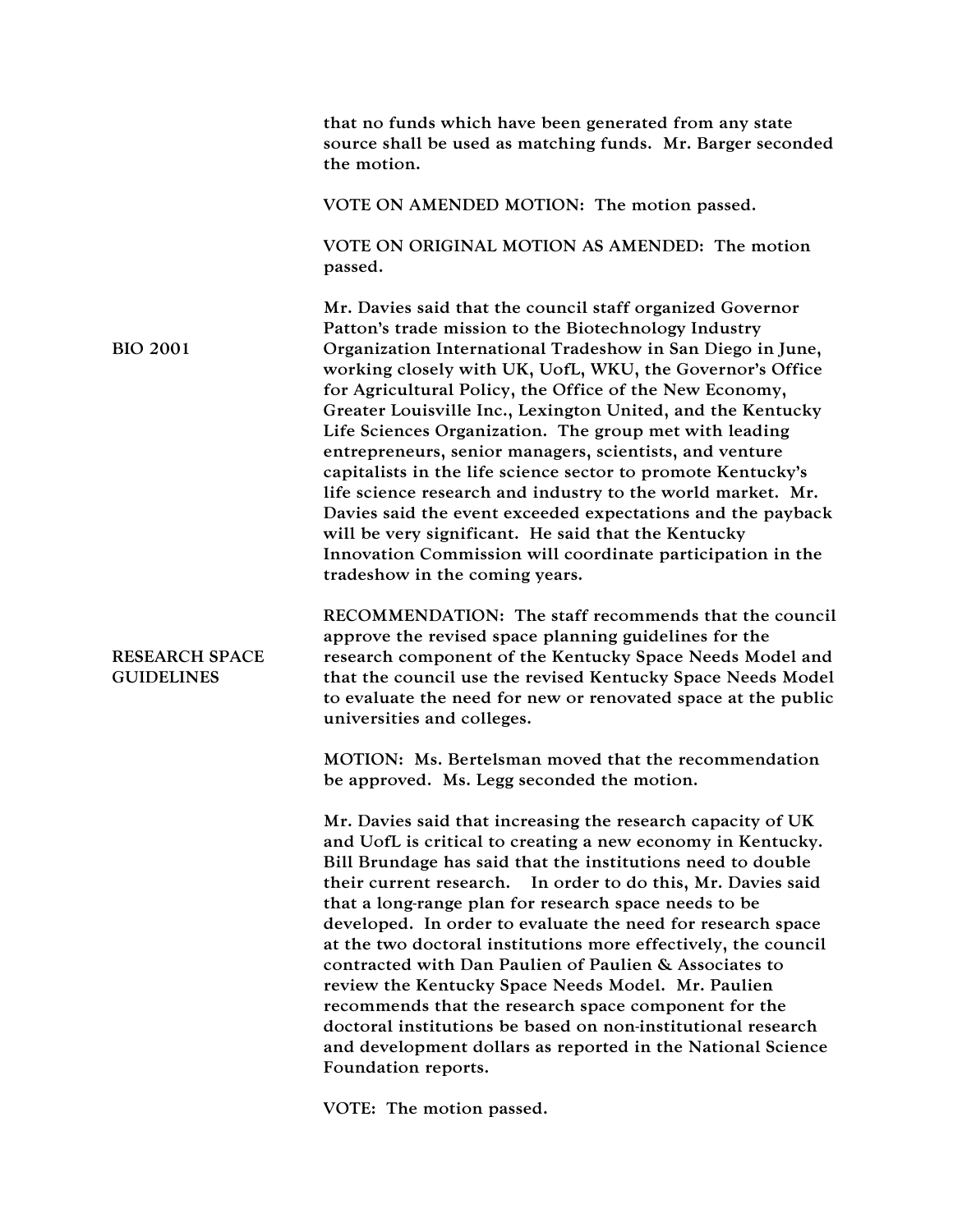| <b>REVIEW OF RESEARCH</b><br><b>CHALLENGE TRUST</b><br><b>FUND PROGRAMS</b> | A review of the Research Challenge Trust Fund Programs and<br>the Programs of Distinction was included in the agenda book.<br>A report on the Eastern Kentucky University program of<br>distinction in justice and safety was distributed.                                                                                                                                                                                                                                                                                                                                                                                                                                                                                                                                                                                                                                                                                                                                                                                |
|-----------------------------------------------------------------------------|---------------------------------------------------------------------------------------------------------------------------------------------------------------------------------------------------------------------------------------------------------------------------------------------------------------------------------------------------------------------------------------------------------------------------------------------------------------------------------------------------------------------------------------------------------------------------------------------------------------------------------------------------------------------------------------------------------------------------------------------------------------------------------------------------------------------------------------------------------------------------------------------------------------------------------------------------------------------------------------------------------------------------|
| AND PROGRAMS OF<br><b>DISTINCTION</b>                                       | Ms. Bertelsman requested that time be available at a future<br>meeting to hear updates from the institutions on their<br>programs of distinction related to the criteria that were set<br>up, the number of students recruited, how national in focus<br>they have become, scholarships created, and what difference<br>these programs have made on the campus. She requested<br>that written material be provided in advance so council<br>members are prepared to discuss.                                                                                                                                                                                                                                                                                                                                                                                                                                                                                                                                              |
|                                                                             | Mr. Applegate said that at the September trusteeship<br>conference the institutions will set up displays to provide<br>information on the programs of distinction.                                                                                                                                                                                                                                                                                                                                                                                                                                                                                                                                                                                                                                                                                                                                                                                                                                                        |
|                                                                             | Mr. Davies said that the staff suggests that the institutions be<br>asked to submit biennial progress reports on the programs<br>and the staff will make site visits when warranted.                                                                                                                                                                                                                                                                                                                                                                                                                                                                                                                                                                                                                                                                                                                                                                                                                                      |
|                                                                             | Ms. Bertelsman suggested that the council decide about the<br>future reporting needs after hearing the next reports from<br>the institutions.                                                                                                                                                                                                                                                                                                                                                                                                                                                                                                                                                                                                                                                                                                                                                                                                                                                                             |
| <b>WKU DIDDLE</b><br><b>ARENA PROJECT</b>                                   | Western Kentucky University plans to donate E. A. Diddle<br>Arena and other athletic property to the City of Bowling<br>Green for the purpose of securing financing to renovate the<br>facility. WKU has stated that state general funds would not<br>be sought for the renovation. The City of Bowling Green<br>would issue general obligation bonds to finance the<br>renovation of the arena. Debt service on the bonds would be<br>funded using a combination of revenues from facility rentals,<br>building naming rights, ticket sales surcharges, and<br>concessions and event parking. The council staff and WKU<br>representatives have participated in a series of discussions<br>with representatives from the Finance and Administration<br>Cabinet, the Legislative Research Commission, the Capital<br>Projects and Bond Oversight Committee, and the Office of<br>the Attorney General. Mr. Davies said that one issue is<br>whether the state needs to approve the disposition of<br>university property. |
|                                                                             | Dr. Ransdell distributed a report from Western about the<br>proposed project, including the draft management<br>agreement, financial pro forma, plat of the property to be                                                                                                                                                                                                                                                                                                                                                                                                                                                                                                                                                                                                                                                                                                                                                                                                                                                |

conveyed, draft of the deed, and a draft of the reciprocal non-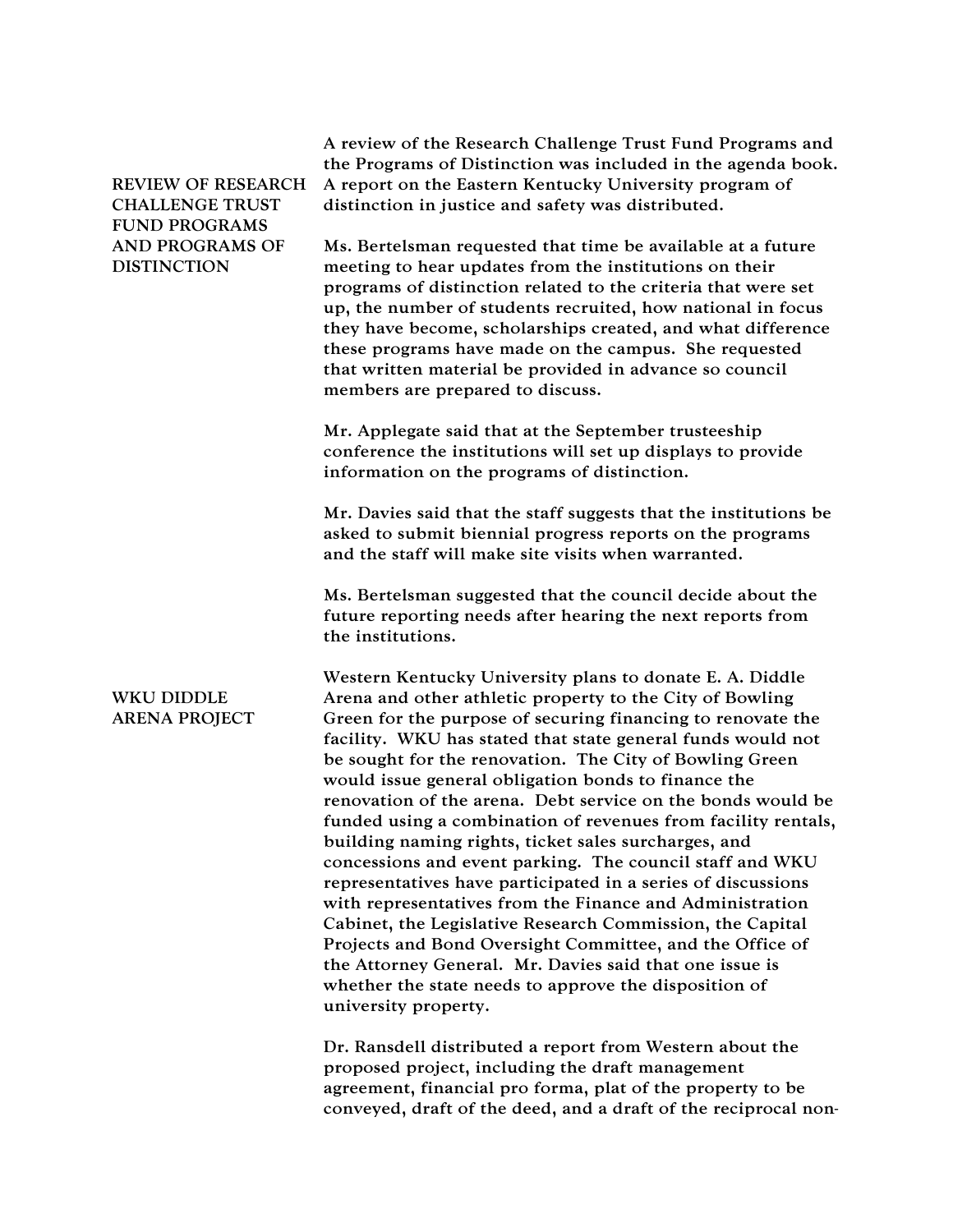exclusive permit.

Ms. Weinberg asked who would be responsible for the maintenance and operation of the facility. Dr. Ransdell responded that this will be the responsibility of WKU.

Mr. Barger said that this project is similar to the creation a few years ago of the WKU Student Life Foundation. At that time there was discussion as to whether this type of financing takes the responsibility and obligation of the debt service off the state. That question has not been answered. The Finance Cabinet, the council, and the legislative committee were to work out a process for use by all institutions.

Mr. Owen complimented the creativity of Western's proposal but noted that this has serious implications throughout the state if other institutions choose to do something similar. He suggested that the legislation be examined that says that the council's approval is needed to construct new buildings but no approval is needed to give a building away. He said that the council members should have received this information earlier to allow opportunity to review the materials prior to this meeting.

Mr. Davies said that there are three players in Frankfort  $-$  the Attorney General, the administration through the Finance Cabinet, and the council. He said that the legal issues belong to the Attorney General and the financial issues having to do with debt and the propriety of debt have to do with the Secretary of Finance. The council needs to deal with the questions of space for instruction, cost of maintenance and operation of the facility, and academic implications. He said that he has written the Attorney General and the Secretary of Finance saying that a regular and predictable process is needed to ensure that these things are done creatively and responsibly. Both have responded that they would be happy to work with the council staff to develop that process. The council has no statutory authority but, because of its role in leading reform of postsecondary education, is being asked to give an opinion at the Capital Projects and Bond Oversight Committee August 21 meeting.

Mr. Baker said that the members of the General Assembly, who make up the public policymaking body of this Commonwealth, should develop a proper process to be followed. They should be aware of the ramifications for the future for whatever direction they choose to go. He complimented Dr. Ransdell for his creativity but said he is not sure this is the proper course to take.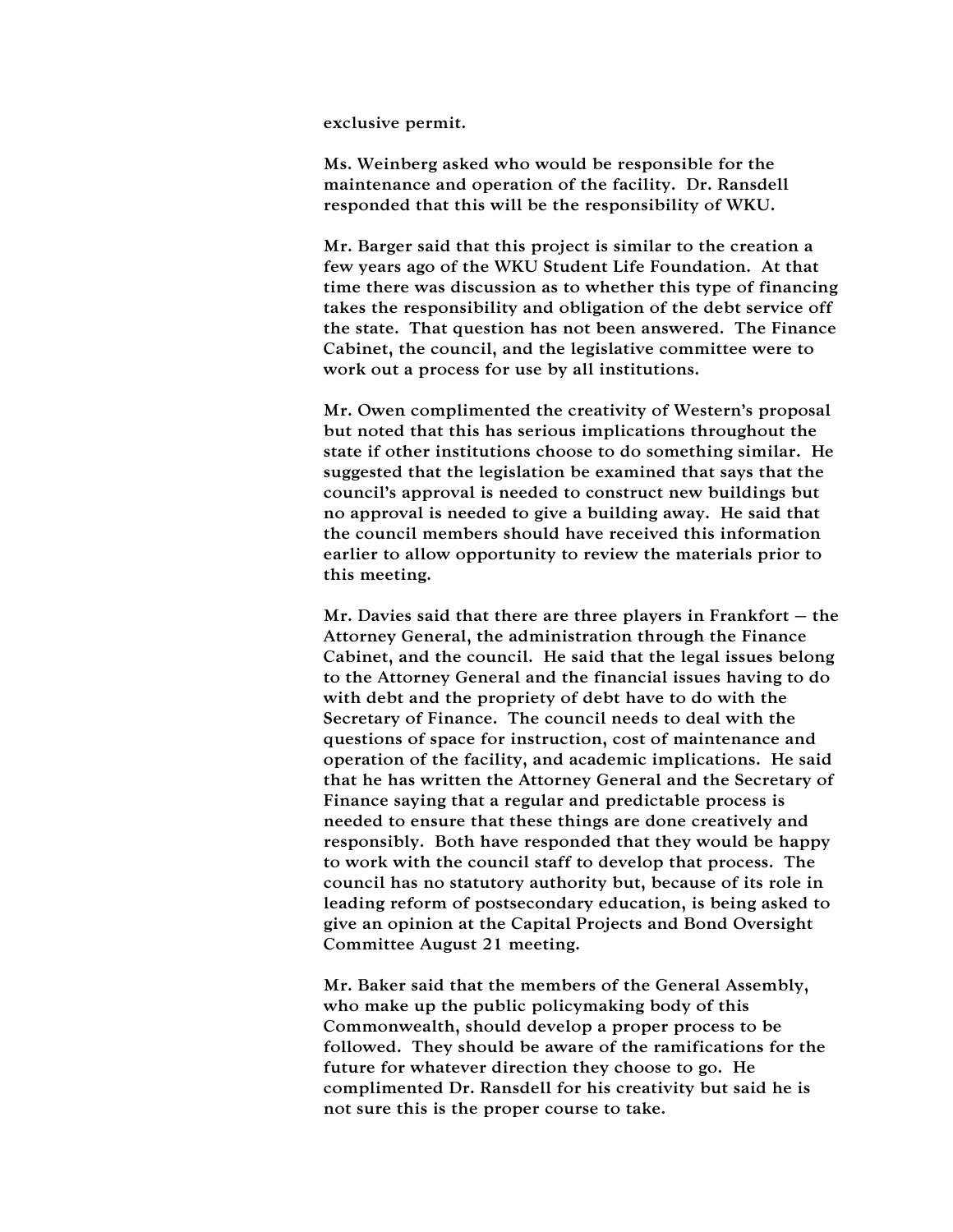|                                                            | Mr. Whitehead will appoint an ad hoc committee to review<br>the materials and provide guidance to Mr. Davies prior to the<br>August 21 meeting.                                                                                                                                                                                                                                                                          |
|------------------------------------------------------------|--------------------------------------------------------------------------------------------------------------------------------------------------------------------------------------------------------------------------------------------------------------------------------------------------------------------------------------------------------------------------------------------------------------------------|
| <b>KEY INDICATORS</b><br><b>UPDATE</b>                     | The council staff continues to work with the postsecondary<br>institutions, other state agencies, and research firms to<br>establish baseline data and set goals for the key indicators of<br>progress toward postsecondary reform. A timeline for setting<br>the goals was included in the agenda book. The key<br>indicators Web site is being developed and will be available<br>on the council's Web page this fall. |
| DEVELOPMENT OF<br>2002-04 BUDGET<br><b>RECOMMENDATIONS</b> | Information was provided on the development of the 2002-04<br>biennial budget and the plan to reduce the 2001-02 agency<br>budget. Governor Patton announced a projected \$326<br>million budget shortfall for fiscal year 2002. At this time,<br>postsecondary education is exempted from budget reductions<br>in this fiscal year.                                                                                     |
|                                                            | Mr. Davies said that the council will meet with the presidents<br>of the independent colleges and universities October 9.<br>Dennis Jones, president of the National Center for Higher<br>Education Management Systems, will meet with the council<br>October 10 to discuss budget issues.                                                                                                                               |
| <b>COUNCIL BYLAWS</b>                                      | RECOMMENDATION: The staff recommends that the council<br>adopt the revised bylaws.                                                                                                                                                                                                                                                                                                                                       |
|                                                            | MOTION: Ms. Bertelsman moved that the bylaws be adopted.<br>Mr. Barger seconded the motion.                                                                                                                                                                                                                                                                                                                              |
|                                                            | Because of several questions relating to officer elections and<br>terms, the bylaws were not acted upon and will be discussed<br>at the September meeting.                                                                                                                                                                                                                                                               |
| <b>COUNCIL AUDIT</b>                                       | MOTION: Mr. Barger moved that the council authorize the<br>president to enter into a contract with Potter & Company to<br>conduct an audit of the council's fiscal year ending June 30,<br>2001, in an amount of \$40,250. Ms. Weinberg seconded the<br>motion.                                                                                                                                                          |
|                                                            | The council staff reissued the request for proposals for an<br>external audit of the council's 2000-01 operating budget. In<br>the second round of bidding, four proposals were received.<br>The executive committee reviewed the proposals July 29.                                                                                                                                                                     |
|                                                            | VOTE: The motion passed.                                                                                                                                                                                                                                                                                                                                                                                                 |